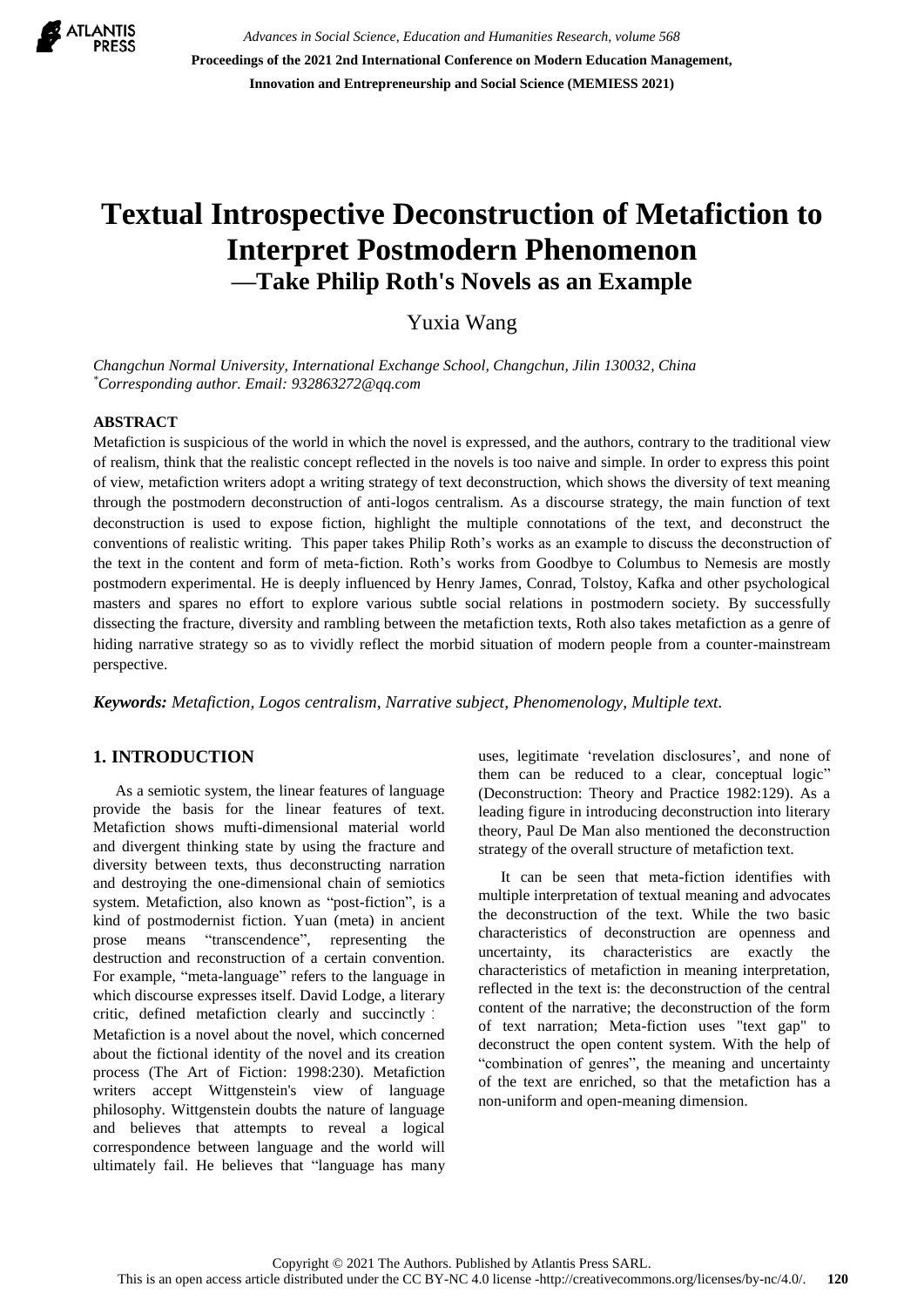## **2. DECONSTRUCTION OF NARRATIVE SUBJECT AS A WAY OF POSTMODERN SOCIETY EXPLANATION IN ROSE'S METAFICTION TEXT**

As a post modernist writer, Philip Roth (1933--- 2018) extracts writing materials from a writer's own real life, directly and bluntly reflects the relationship between creation and life. The metafiction writers analyse this relationship by means of a "text gap" to deconstruct an open content system, which is nonlinear, pluralistic and open. While as a semiotic system, language is the unity of a series of signifier and signified. The linear feature of language is the basic point of literary text, and many narratives in real literature are expressed in chronological order. The multidimensional material world and divergent thinking state of metafiction are described by multidimensional and nonlinear language produced by the "text gap" in order to deconstruct the logos core of narration. Compared with Logos principles, which mean that there is a fundamental principle behind everything, this ultimate and eternal thing constitutes the center of a series of things. The writers of metafiction break the existing monistic order and deconstruct the narrative content by using a series of text gaps, such as rupture, inversion and deformation, outlined by various concepts. To take The Dying Animal as an example, the book introduces the issue of death philosophy. The character David Kepesh desires to capture Consuela so much that he often falls into fantasy, even though the thought is morally humiliating. [1] (123-124)

Metafiction often hides away the author's narrative subject and thus deviates from the narrative. The narrative of the text mainly depends on other things, such as space, rather than events. [2] (89) the plot here is either small or vast. Although the text of Anatomy, one of Rose's early "Zuckerman Trilogy", is more than 100 pages long, the plot is not only a phone call threatening kidnapping, but also some fragmentary feelings, memories and dialogues about feelings. As the first part of the trilogy, Roth's short novel of The Ghost Writer is full of plots: fictional, realistic, or family conflicts, or dialogues between characters. However, the plot is too trivial and the narration of time and space is quite disordered, which makes readers feel the same centreless, and thus this kind of narrative deeply reflects the disordered phenomenon of postmodern society.

Metafiction deconstructs the narrative by using the text gap sometimes formed by a parody or a Chinese box flashback. A Parody is a funny imitation of some traditional subject matter or classic works, which embodies the gameplay of meta-fiction and emphasizes the ontological meaning that the text is different from reality. Deconstruction criticism is well-known for its textualization. It interprets the meaning of the text through parody, games and other deconstruction strategies to achieve the interpretation of text meaning.

In Philip Ross' metafiction, we can find obvious traces of parody techniques. In Ghost Writer, Roth intersperses with the classic literary work Annie's Diary tampering, and uses the protagonist Nathan's imagination to revive Anne as Amy. This resurrection is a deconstruction of the diary genre. Annie's pseudonym Amy, self-righteous lone daughter who survived the Nazi concentration camp, broke off news with her family, took refuge in the United States, and accidentally read the diary published by her father, suffering excessive distress mingled with happiness. Anne here is not only a ghost writer, but also an extramarital lover with Lanov and eventually assumed by Nathan as his wife, which shows Roth's rereading and renewal and extension of Annie's Diary. This parody makes the whole content of novel confused and chaotic, thus deconstructs a variety of possible realities, and denies the certainty of reality. Since 2016, measures have been taken toward immigrants and domestic issues, the prospects of the racial relationship in America is still not settled. There is still a long way to go for America to cash the promise as "a city upon a hill" (Winthrop, 1630) [3].

As Patricia Waugh points out: in a sense, metafiction relies on Heisenberg's "uncertainty principle". The observer always change the observed, so it is impossible to describe an objective world. Another kind of narrative deconstruction in metafiction, namely Chinese box flashback, refers to another kind of fragments in narration outside the main body of the story. The nesting of stories creates a multi-level relationship between the author and the reader, by which views are expressed from different perspectives, indicating the reader's freedom to interpret the text in his own way. Examples include Mary Shelley's 1818 novel Frankenstein, Joseph Gard's The Mystery of Cards, and Joseph Conrad's Heart of Darkness.

In Roth's Opposite Life, there is an infinite retrospective structure with layers of stories. In the fourth chapter, he embeds a realistic detail description, which is about the love and marriage life with Maria as the core, and this even has nothing to do with the original narrative, not related to any front or back narrations in any case. This narration takes Zuckerman as the title interface, is incorporated into the original narrative disruptively. But with the deepening of the story, readers seem to gradually forget the original subject of the story with Henry as the center. In this interspersed episode, the author, again, nested another story, the unfortunate life of Maria and her ex-husband. It can be seen that Chinese box-type narration breaks the narrative center. The deep and infinite retrospection technique highlights that the postmodern meta-novelists destroy the specific novel tradition with the gap caused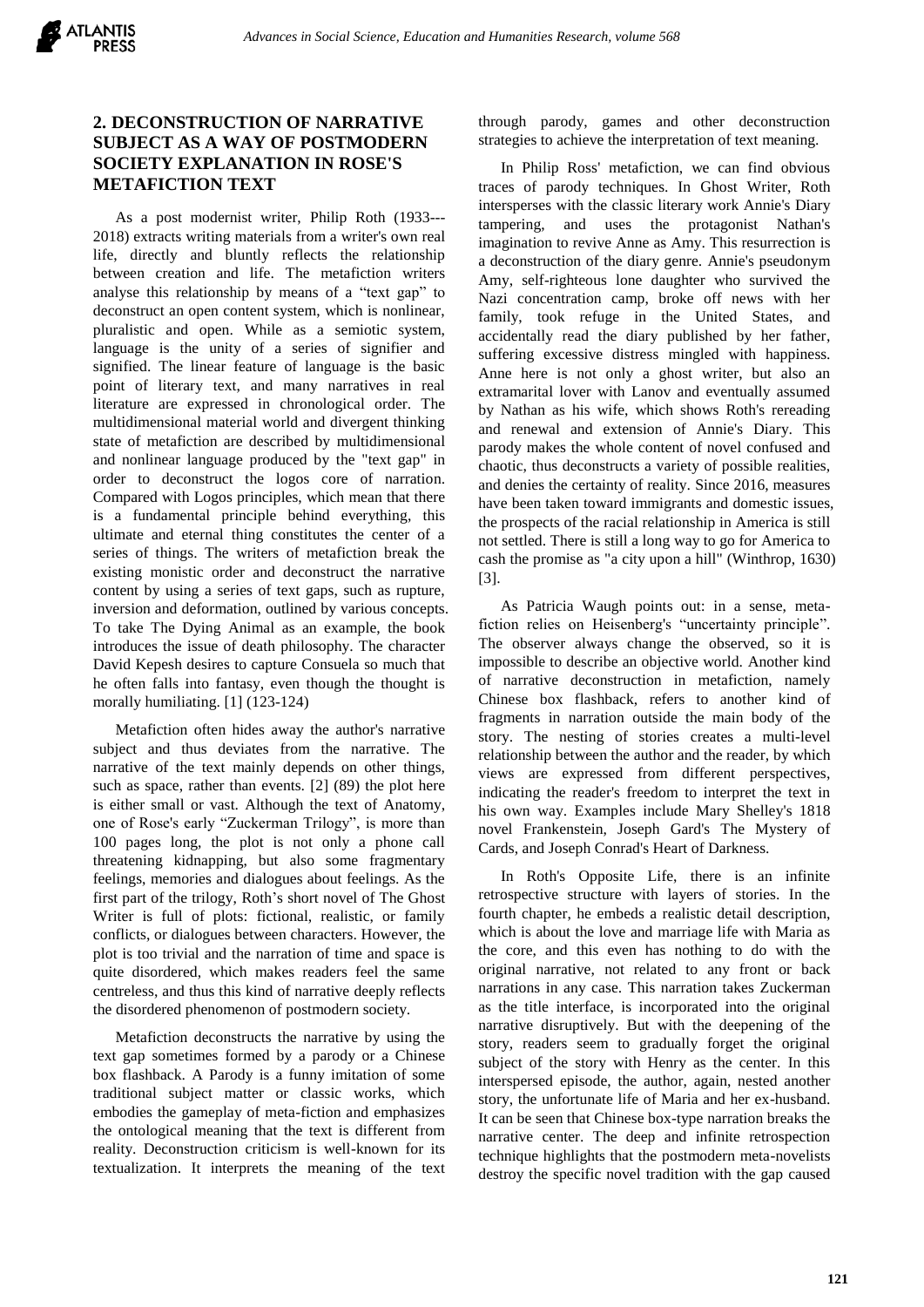

by multiple texts, and interweave and shuttle in different time and space, which is one of the basic characteristics of deconstruction art, that is, no termination or uncertainty.

# **3. DECONSTRUCTION OF NARRATIVE FORM IN METAFICTION TEXT THROUGH INTROSPECTIVE COMMUNICATIONS BETWEEN WRITERS AND WORKS**

The author of metafiction enriches the meaning and uncertainty of the text with the help of "genre merging" in narrative form. The combination of various genres and languages produces intertextuality, resulting in compatibility and deconstruction of multiple texts. Roth not only reflects the relationship between creation and life from the writer's own life, but also shows the weird and morbid living situation of the characters in the works by means of such topics as the frustrated desire and paralyzed hope that deviate from the mainstream in the postmodern society. Roth, through naked fantasy and textbook like explanation, as well as crazy interactive leap forward and other means, reflects vividly the hybrid state of this pluralistic society. While the genre of metafiction, blending various stylistic elements, breaks through this boundary between fiction and criticism of postmodern society, and produces the diversity of meaning in the process of text reading. In her theoretical analysis of the structure of metafiction, Linda Hutchin, a Canadian literary critic, said: "The reader of the post-historical novel is always a positive character, and the reality of the text is established by her reaction and reconstructed by his active participation." (Narcissistic Narrative: The Meta-fictional Paradox.1980:141)

The act of reading is a creative process that becomes part of writing. The author of metafiction is no longer the authority that endows the text with single meaning. The meaning of the text becomes uncertain by forming an open text, waiting for the reader to participate at any time. As a Jewish writer, Roth takes the art of "literary amalgamation" to the extreme. He also combines the Yiddish language of Jewish poetics with the folk language. His narrative techniques, the choice of words and sentences, and style of writing in Zuckerman's novels all have a strong Yiddish literary tradition. In a word, the author of metafiction boldly deconstructs the meaning of multiple texts through rich language forms and diverse literary genres, and puts forward a set of strategies for the elimination and disintegration of logos centrism.

In metafiction, the large collage of many styles, such as novels, poems, essays, letters, diaries, etc can be found everywhere. For example, in The Opposite Life, apart from a small amount of plot fragments recalling the past, it consists of eulogy, diary, note, letter and

related comments. The Ghost Writer is packed with various genres: fictional inner monologues, real family conflicts, or ten letters from judges or long dialogues or conversations between characters.

In addition, Roth adds a series of popular cultural materials, such as songs, poems, movies and advertising words, to the narration of one of his famous metafiction work Anatomy, which makes the overall organizational structure of the text disintegrate.

The deconstruction of narrative form in metafiction text is not only reflected in the compatibility of different genres, but also in the generation of pluralistic meaning in the process of text reading. The language of metafiction is nonlinear, that is, it has at least two language chains, one narrative language chain and one critical language chain. When reading a meta novel, the author's comments on the text itself haunt the reader's mind, subconsciously encouraging the reader to think deeply.

In The Opposite Life, Roth invites readers to participate in his creation in two ways. First of all, the unique dialogues between Henry and Maria in the fourth chapter of "Gloucestershire" are basically in the form of one question and one answer, question and answer, just like the protagonist's confession to the psychiatrist in Ross' s previous book Pittnoy's Complaint which shows his thoughts and puzzlement about how to create the novel. Then, the writer changes the order of dialogue in the process, so that readers can't cope with it and constantly have to adjust their reading angle. As Henry asked, "how to explain his love to you in the Christian world?" This is a blatant demonstration and declaration of the reader's freedom of reading, which makes the reader wonder this passage is not a dialogue within the text, but a fierce debate and evaluation of the creation of Nathan by two different kinds of consciousness.

Another example is that in Anatomy, the author uses the internal and external perspectives at random, highlighting the imprint of metafiction creation and stimulates readers' reflection. In addition, in order to make the text appear multi-dimensional openness, metafiction deconstructs the existence of the central meaning of narration, and even has a variety of different interpretations of a problem. In The Opposite Life, the first three chapters portray Nathan Zuckerman and his brother Henry Zuckerman in traditional narrative ways. But in the following chapter, the narrator suddenly overturns the original narrative: Henry came back from the dead, Zuckerman seemed dead, and even Carol turned into another ugly woman. We can see that Roth is here to remind the reader that all the stories he is telling are false. In the first three chapters of the novel, Zuckerman's novel world as the protagonist is subverted by Zuckerman's "real" world as the author in the fourth chapter. When Roth deconstructs the existing narration, another new possibility has been revealed, which makes